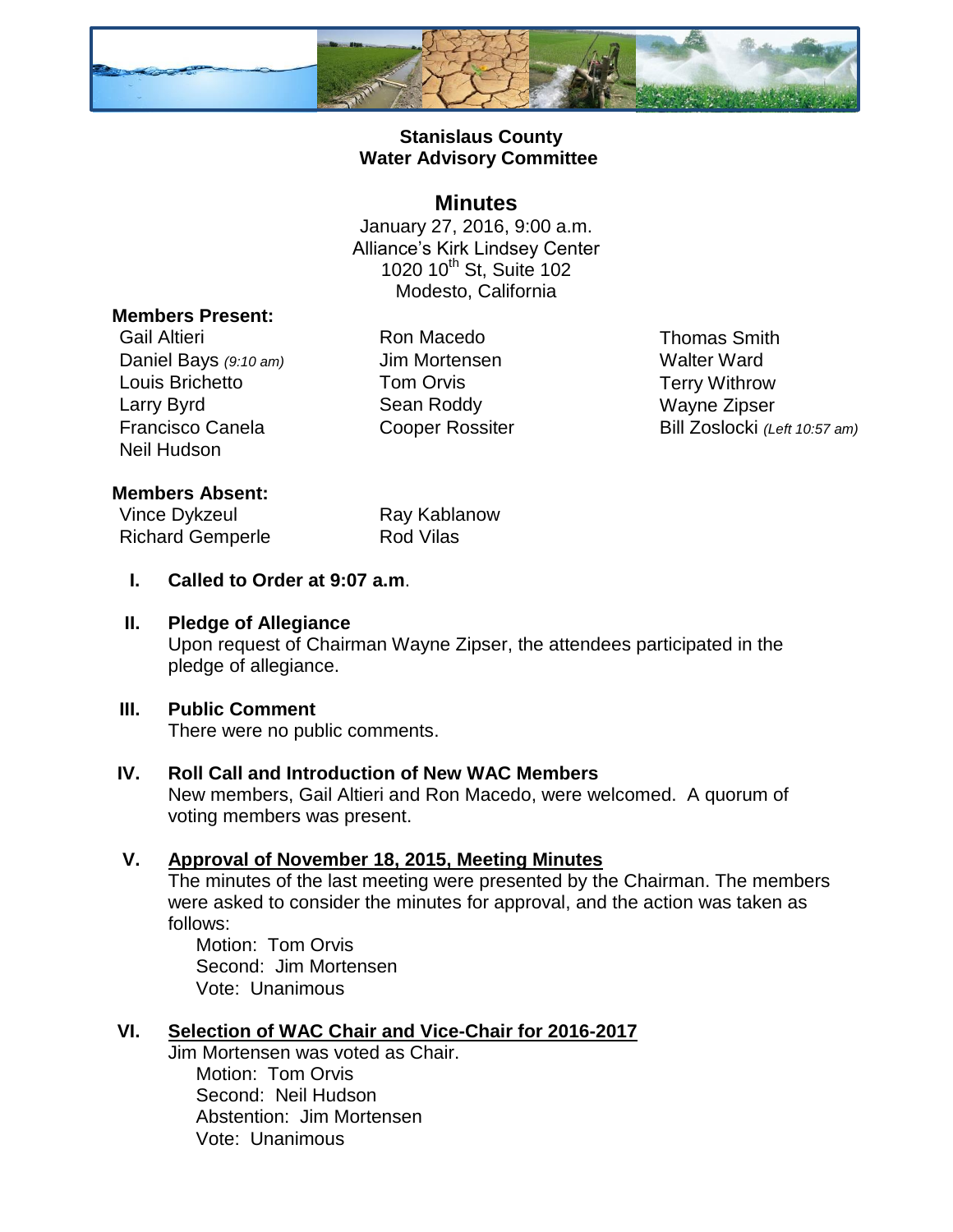Tom Orvis was voted as Vice-Chair. Motion: Louis Brichetto Second: Neil Hudson Abstention: Tom Orvis Vote: Unanimous

#### **VII. Sustainable Groundwater Management Act (SGMA) Update and Groundwater Sustainability Planning Regulations Development (Department of Water Resources Staff)**

Mike McKenzie, Staff Hydrogeologist with the Fresno Office of the Department of Water Resources (DWR), provided an overview of the draft Groundwater Sustainability Plan regulations that have been DWR released for public comment.

On September 16, 2014, the Governor signed into law a three-bill legislative package Assembly Bill (AB) 1739 (Dickinson), Senate Bill (SB) 1168 (Pavley), and SB 1319 (Pavley). These laws are collectively known as the Sustainable Groundwater Management Act (SGMA). SGMA defines *sustainable groundwater management* as the "management and use of groundwater in a manner that can be maintained during the planning and implementation horizon without causing "undesirable results."

"Undesirable results" are defined in SGMA as:

- Chronic lowering of groundwater levels indicating a significant and unreasonable depletion of supply;
- Significant and unreasonable reduction of groundwater storage;
- Significant and unreasonable seawater intrusion;
- Significant and unreasonable degraded water quality;
- Significant and unreasonable land subsidence; and
- Surface water depletions that have significant and unreasonable adverse impacts on beneficial uses of the surface water

SGMA further identifies the following:

- Requires critically-overdrafted basins (in our region these include the Eastern San Joaquin and the Delta-Mendota basins) to be managed under a GSP *by January 31, 2020*
- Requires all other groundwater basins designated as high or medium priority basins (such as the Modesto and Turlock basins) to be managed under a GSP *by January 31, 2022*

A GSP may be any of the following:

 A single plan covering the entire basin developed and implemented by one GSA

\*Underlined items are Action Items subject to vote as described in the committee by-laws.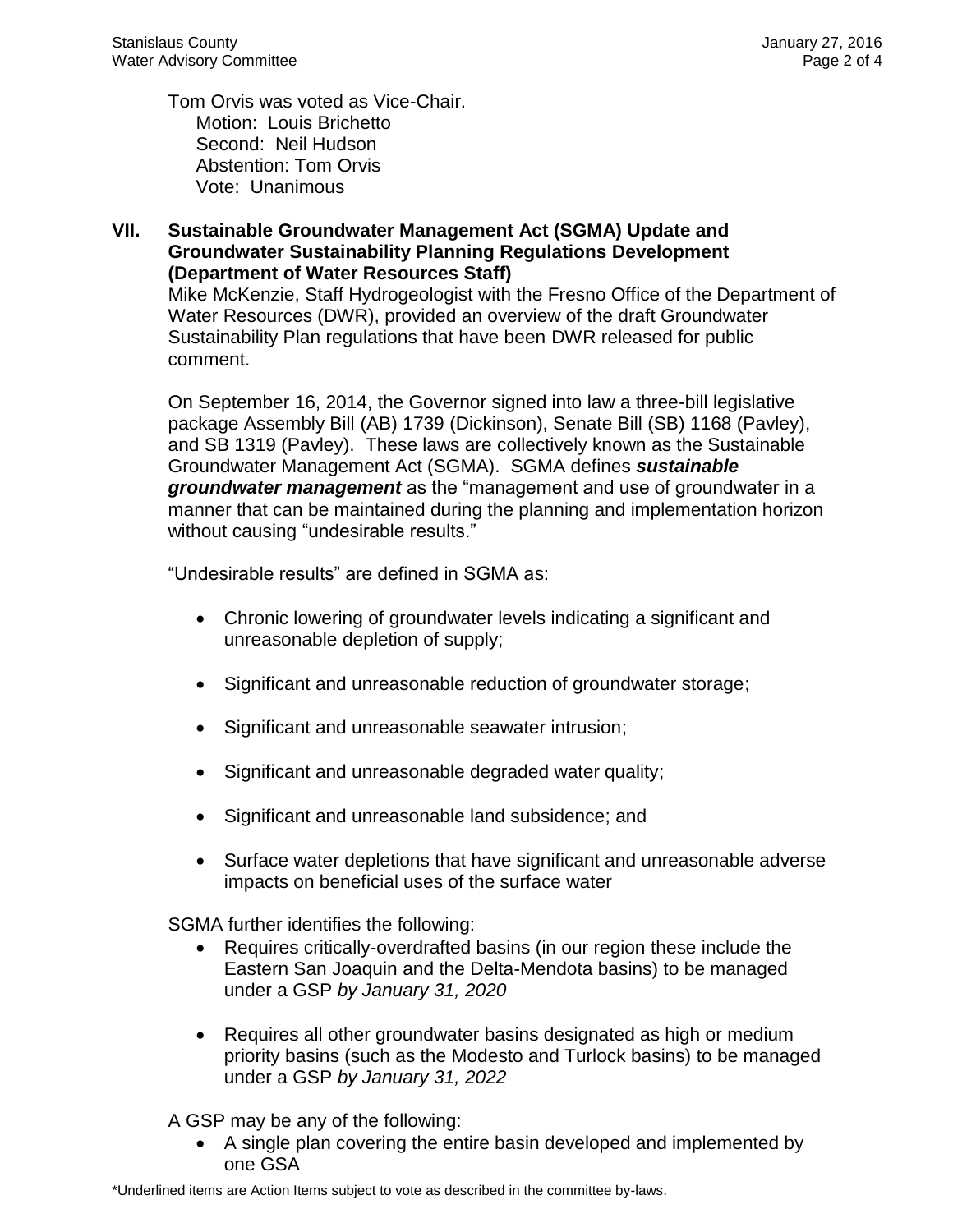- A single plan covering the entire basin developed and implemented by multiple GSAs
- Multiple plans implemented by multiple GSAs and coordinated pursuant to a single coordination agreement that covers the entire basin

SGMA also expands the role of DWR to support local implementation of sustainable groundwater management, and allows for intervention by the State Water Resources Control Board (SWRCB) at discrete points throughout the process if local agencies are not willing or able to manage groundwater sustainably.

The legislative intent of the 2014 Sustainable Groundwater Management Act (SGMA) is for groundwater basins in California to be managed and regulated by local public agencies and groundwater sustainability agencies (GSAs). In the basins designated by the Department of Water Resources (DWR) as medium and high priority, local public agencies and GSAs are required to develop and implement groundwater sustainability plans (GSPs) or alternatives to GSPs (Alternatives). Pursuant to Water Code Section 10733.2, DWR is required to draft and adopt emergency regulations for the evaluation of GSPs and Alternatives, the implementation of GSPs and Alternatives, and coordination agreements by **June 1, 2016**.

DWR established a comprehensive, multi-phased outreach approach to: (1) educate the public about groundwater science and the regulatory requirements of SGMA; (2) better understand important regional and local issues; and (3) collect statewide information to assist with the development of GSP emergency regulations. Throughout 2015 and into 2016, DWR regularly met with numerous SGMA [advisory groups](http://www.water.ca.gov/groundwater/sgm/advisory.cfm) and conducted public meetings and webinars to gather perspectives from other statewide stakeholders, partners, and local agencies, which have been considered in the Draft GSP Emergency Regulations.

There are many complex issues associated with managing a basin to comply with the requirements and legislative intent of SGMA. As such, DWR divided the GSP issues into ten separate, though related, themes and prepared topic papers for the purpose of having meaningful and focused discussions with advisory groups, stakeholders, State agency partners, and the public.

Local agencies, interested parties, and the general public will have the opportunity to comment on the Draft GSP Emergency Regulations before they are adopted. All comments related to the Draft GSP Emergency Regulations should be provided in written format and should be sent in the following manner. Email with the subject "Draft GSP Emergency Regulations Public Comment" to **[sgmps@water.ca.gov](mailto:sgmps@water.ca.gov)**, or

Mail to:

California Department of Water Resources Attn: Lauren Bisnett, Draft GSP Emergency Regulations Public Comment P.O. Box 942836 Sacramento, CA 94236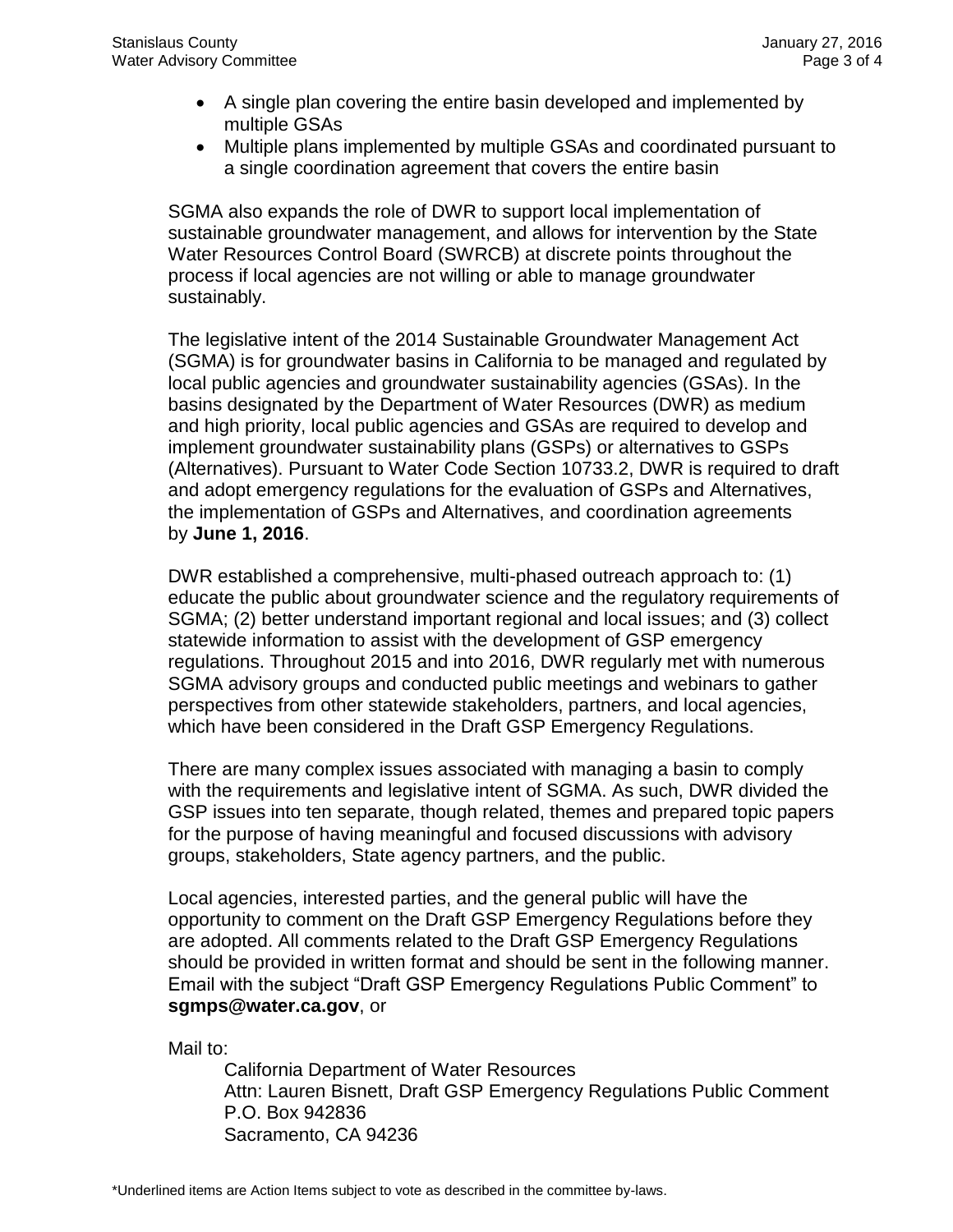The entire presentation made by Mr. McKenzie can be found at the following link within the Presentation materials for the January 27, 2016 WAC meeting:

http://www.stancounty.com/er/groundwater/wac.shtm

#### **VIII. Discussion Regarding Proposed Scope of Work Pertaining to the Stanislaus County Proposition 1 Grant Application to the Department of Water Resources (Walter Ward, Stanislaus County and Mike Tietze, Jacobson James & Associates)**

Mike Tietze, Principal Hydrogeologist with Jacobson, James & Associates provided an overview of the Scope of Work associated with the Proposition 1 Grant Application that Stanislaus County submitted to the Department of Water Resources and has tentatively been awarded \$250,000, the maximum amount for which the County was eligible.

As a recap, Stanislaus County was the first in the state to adopt a Groundwater Ordinance with well permitting requirements deliberately aligned with the requirements of the Sustainable Groundwater Management Act. To streamline the application and review process for new wells, further support implementation of the program, and develop a foundation for the development of long-term, comprehensive groundwater management plans, Stanislaus County is proposing to prepare a Programmatic Environmental Impact Report (PEIR) to be funded, in part, through the state grant program mentioned above and by local cost share among the County, Cities, Special Water Districts and Private Agricultural and Business industry interests. It is intended that the PEIR will provide multiple benefits for all parties and will promote the achievement of sustainable groundwater management throughout the County.

The results of this analysis will be used to develop a framework of program-level mitigation measures, study requirements, and monitoring recommendations. The Programmatic EIR will not only serve as a basis to refine and streamline the well permitting program, but will also provide valuable data that will be useful for County-wide groundwater management activities that will directly inform all local groundwater stakeholders as each of us prepare for the creation of Groundwater Sustainability Agencies (GSAs) and development of Groundwater Sustainability Plans (GSPs) as required under state law.

The full presentation made by Mr. Tietze can be found at the following link within the Presentation materials for the January 27, 2016 WAC meeting:

http://www.stancounty.com/er/groundwater/wac.shtm

**IX. Meeting adjourned at 11:07 a.m. Next Meeting:** 

Wednesday, March 30, 2016, at 9:00 a.m. Alliance's Kirk Lindsey Center 1020 10th Street, Suite 102 Modesto, California

PREPARED BY: ANETTE ARIAS, Administrative Secretary

\*Underlined items are Action Items subject to vote as described in the committee by-laws.